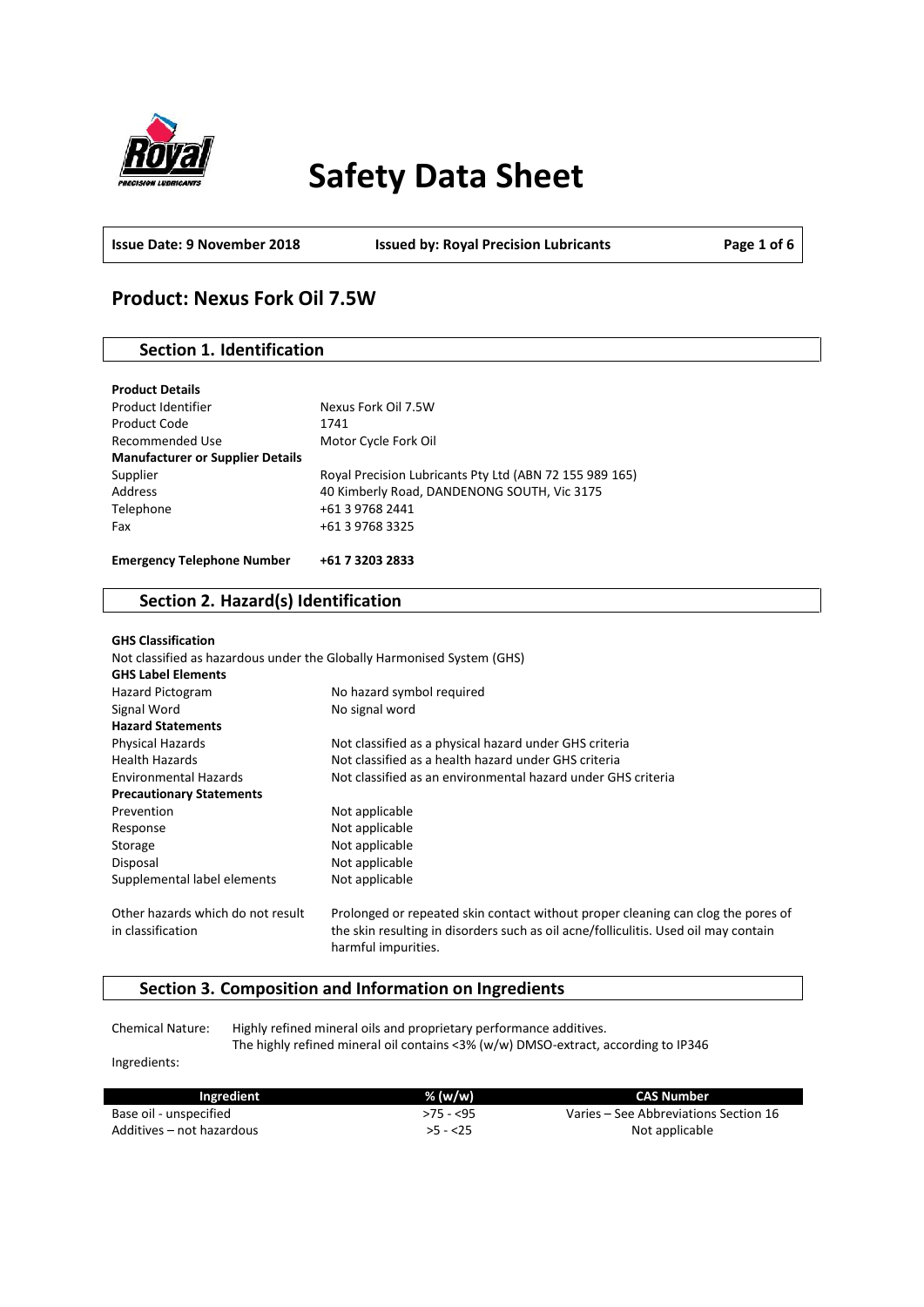There are no additional ingredients present which, within the current knowledge of the supplier and in the concentrations applicable, are classified as hazardous to health or the environment and hence require reporting in this section.

| <b>Section 4. First-aid measures</b> |                                                                                                                                  |
|--------------------------------------|----------------------------------------------------------------------------------------------------------------------------------|
|                                      |                                                                                                                                  |
| Eye contact:                         | Flush eye with copious quantities of water.                                                                                      |
|                                      | If persistent irritation occurs, obtain medical attention.                                                                       |
| Inhalation:                          | No treatment necessary under normal conditions of use.                                                                           |
|                                      | If symptoms persist, obtain medical attention.                                                                                   |
| Skin contact:                        | Remove contaminated clothing. Flush exposed area with water and follow by                                                        |
|                                      | washing with soap if available.                                                                                                  |
|                                      | If persistent irritation occurs, obtain medical attention.                                                                       |
| If swallowed:                        | In general no treatment is necessary unless large quantities are swallowed. Do<br>not induce vomiting and obtain medical advice. |
| Most important symptoms and          | Oil acne/folliculitis signs and symptoms may include formation of black pustules                                                 |
| effects, both acute and delayed:     | and spots on the skin of exposed areas.                                                                                          |
|                                      | Swallowing may result in nausea, vomiting and/or diarrhoea.                                                                      |
| <b>Protection of first-aiders:</b>   | When administering first aid, ensure that you are wearing the appropriate                                                        |
|                                      | personal protective equipment according to the incident, injury and                                                              |
|                                      | surroundings.                                                                                                                    |
| Notes to physician:                  | Treat symptomatically.                                                                                                           |

# **Section 5. Fire-fighting measures**

| Suitable extinguishing equipment:     | Foam, water spray or fog. Dry chemical powder, carbon dioxide, sand or earth<br>may be used for small fires only.                                                                               |
|---------------------------------------|-------------------------------------------------------------------------------------------------------------------------------------------------------------------------------------------------|
|                                       | Do not use water in a jet.                                                                                                                                                                      |
| Specific hazards during firefighting: | Combustible liquid. In a fire, or if heated, a pressure increase will occur and the<br>container may burst with the risk of a subsequent explosion.                                             |
|                                       | May produce toxic fumes if burning including possibly carbon monoxide,                                                                                                                          |
|                                       | airborne solid and liquid particulates and gases and unidentified organic and<br>inorganic compounds.                                                                                           |
| Special protective equipment and      | Proper protective equipment including chemical resistant gloves are to be                                                                                                                       |
| precautions for firefighters:         | worn; chemical resistant suit is indicated if large contact with spilled product is<br>expected. Positive pressure Self-Contained Breathing Apparatus and full turn<br>out gear should be worn. |
| <b>HazChem Code:</b>                  | None                                                                                                                                                                                            |

## **Section 6. Accidental release measures**

| Personal precautions, protective<br>equipment and emergency procedures: | Avoid contact with skin and eyes, use appropriate personal protective<br>equipment. Evacuate surrounding areas if necessary. Remove all ignition<br>sources.                                                                                                                                                |
|-------------------------------------------------------------------------|-------------------------------------------------------------------------------------------------------------------------------------------------------------------------------------------------------------------------------------------------------------------------------------------------------------|
| <b>Environmental precautions:</b>                                       | Stop leak if without risk. Use appropriate containment to avoid<br>environmental contamination. Prevent from spreading or entering drains,<br>ditches or rivers by using sand, earth or other appropriate barriers.<br>Local authorities should be advised if significant spillages cannot be<br>contained. |
| <b>Methods and materials for containment</b><br>and cleaning up:        | Slippery when spilt. Avoid accidents, clean up immediately.<br>Reclaim liquid directly or in an absorbent.<br>Soak up residue with an absorbent such as clay, sand or other suitable<br>material and dispose of properly.                                                                                   |

# **Section 7. Handling and storage**

| <b>Precautions for safe handling:</b> | Use in a well ventilated area.                                        |
|---------------------------------------|-----------------------------------------------------------------------|
|                                       | Wear appropriate protective equipment (See Section 8) and clothing to |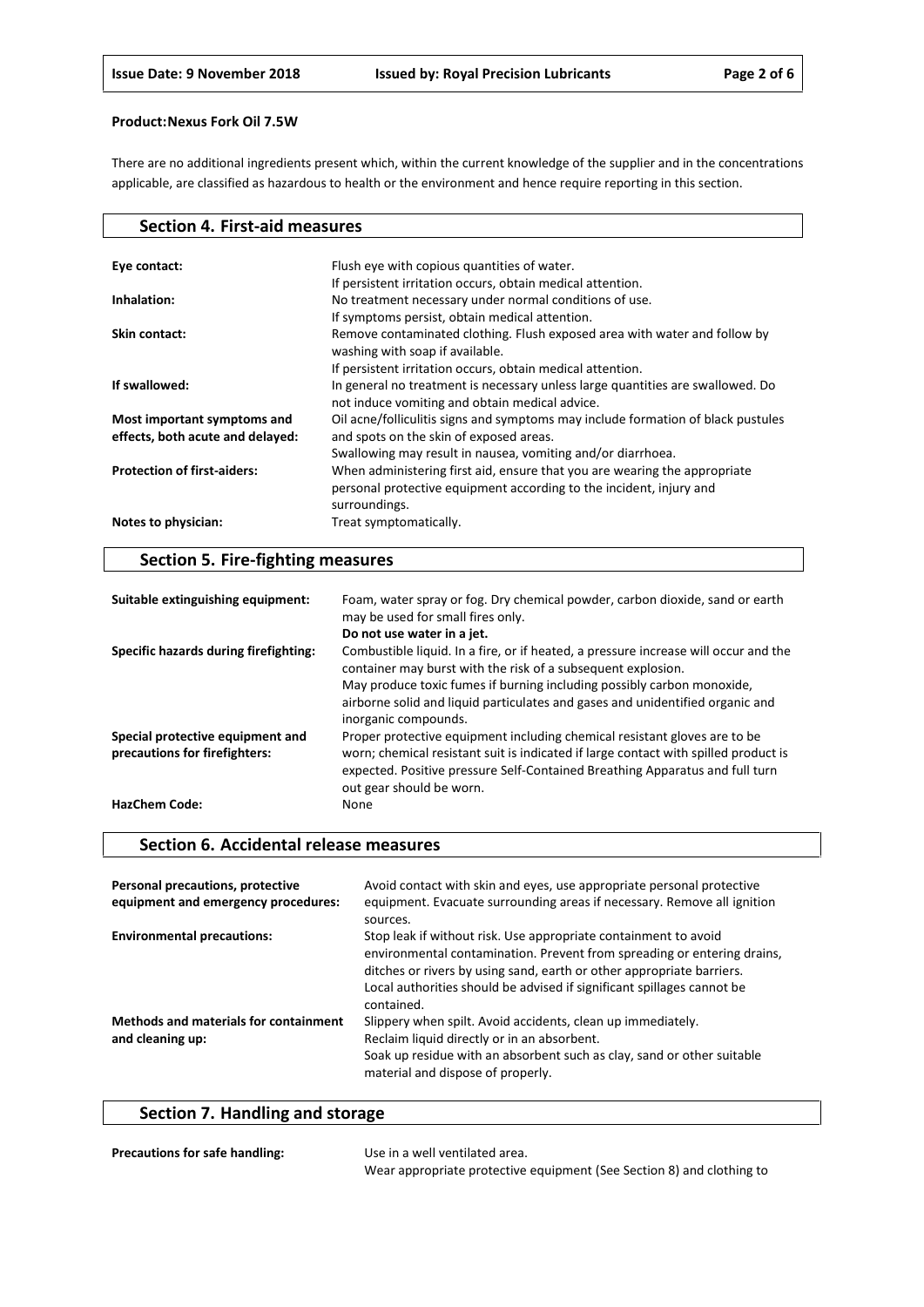|                                                                  | avoid inhalation of fumes or mist and contact with skin and eyes.                               |
|------------------------------------------------------------------|-------------------------------------------------------------------------------------------------|
|                                                                  | Containers not in use should be closed.                                                         |
|                                                                  | Do not smoke.                                                                                   |
|                                                                  | Always wash hands after handling and prior to eating, drinking, smoking or<br>using the toilet. |
| Conditions for safe storage, including<br>any incompatibilities: | Classified as a Class C2 (COMBUSTIBLE LIQUID) for the purposes of storage<br>and handling.      |
|                                                                  | Store in a cool, well ventilated area away from heat and other sources of                       |
|                                                                  | ignition, oxidising agents, foodstuffs, and out of direct sunlight.                             |
|                                                                  | Keep containers securely sealed and protect against damage.                                     |

# **Section 8. Exposure controls and personal protection**

| <b>National Exposure Standards:</b>  | No exposure standard has been established, however, the TWA National<br>Occupational Health and Safety Commission (NOHSC) exposure standard for oil mist<br>is 5 $mg/m3$ . As with all chemicals, exposure should be kept to the lowest possible<br>level. |
|--------------------------------------|------------------------------------------------------------------------------------------------------------------------------------------------------------------------------------------------------------------------------------------------------------|
| <b>Biological limit values:</b>      | Not available                                                                                                                                                                                                                                              |
| <b>Engineering Controls:</b>         | Ventilation - Use in well ventilated areas. Where ventilation is inadequate, a local                                                                                                                                                                       |
|                                      | exhaust ventilation system is required.                                                                                                                                                                                                                    |
| <b>Personal Protective Equipment</b> |                                                                                                                                                                                                                                                            |
| <b>Respiratory Protection:</b>       | Normally not required, however if mists or vapours are generated in a poorly<br>ventilated area an approved respirator with a replaceable vapour/mist filter is<br>recommended.                                                                            |
| <b>Eve Protection:</b>               | Safety glasses with side shields, goggles or full face mask as appropriate. Individual<br>circumstances will dictate the final choice of protection.                                                                                                       |
| Skin / Body Protection:              | Always wear long sleeves and long trousers or coveralls, and enclosed footwear or<br>safety boots when handling this product. It is recommended that chemical resistant<br>gloves (e.g. PVC) be worn when handling this product.                           |

## **Section 9. Physical and Chemical Properties**

| Appearance                  | Viscous amber liquid |
|-----------------------------|----------------------|
| <b>Melting Point</b>        | Not available        |
| <b>Boiling Point</b>        | Not available        |
| Vapour Pressure             | Not available        |
| Solubility in Water         | Insoluble            |
| pH Value                    | Not applicable       |
| Viscosity @ 40°C            | $24$ $cSt$           |
| Viscosity @ $100^{\circ}$ C | $7.4$ $cSt$          |
| <b>Specific Gravity</b>     | 0.839                |
| <b>Flash Point</b>          | $>200^{\circ}$ C     |
| Flammability                | Combustible Liquid   |
| Auto Ignition Temperature   | Not available        |
| <b>Flammable Limits</b>     | Not available        |

# **Section 10. Stability and Reactivity**

| Reactivity:                                        | No specific test data available for this product. Refer to Conditions to avoid and<br>Incompatible materials for additional information. |
|----------------------------------------------------|------------------------------------------------------------------------------------------------------------------------------------------|
| <b>Chemical stability:</b>                         | Stable under normal conditions of storage and handling.                                                                                  |
| <b>Possibility of hazardous</b><br>reactions:      | Reacts with strong oxidising agents.                                                                                                     |
| <b>Conditions to avoid:</b>                        | Heat, direct sunlight, open flames or other sources of ignition.                                                                         |
| <b>Incompatible Materials:</b>                     | Strong oxidizing agents.                                                                                                                 |
| <b>Hazardous Decomposition</b><br><b>Products:</b> | Under normal conditions of storage and use hazardous decomposition products are not<br>expected to be produced.                          |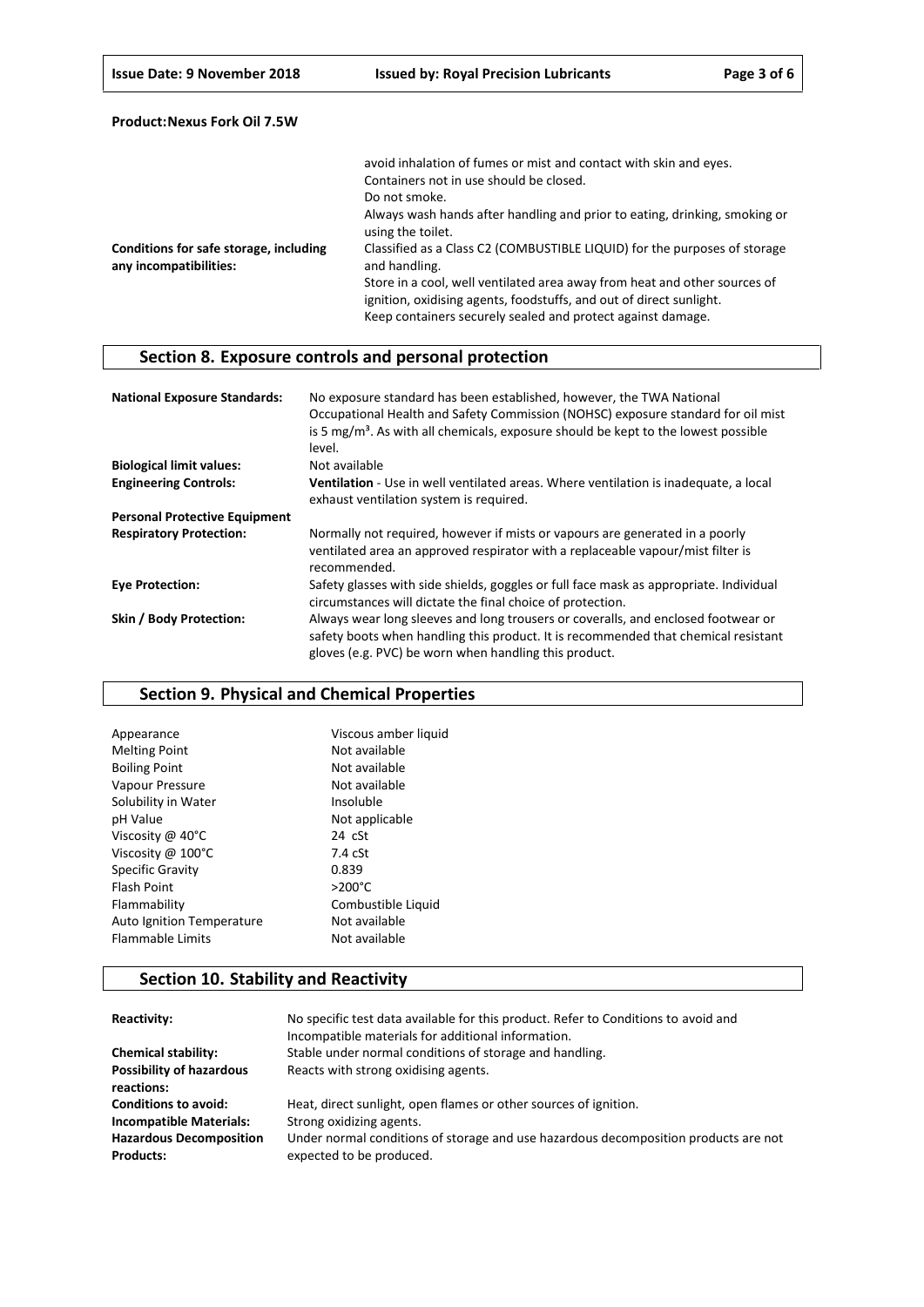## **Section 11. Toxicological information**

Information given is based on data on the components and the toxicology of similar products. Unless indicated otherwise, the data presented is representative of the product as a whole, rather than for the individual component(s). Skin and eye contact are the primary routes of exposure although exposure may occur following accidental swallowing.

| <b>Acute toxicity</b>                | Acute oral toxicity: LD50 rat: >5,000 mg/kg. Expected to be of low toxicity.<br>Acute inhalation toxicity: Not considered to be an inhalation hazard under normal<br>conditions of use.                                                                                                                           |
|--------------------------------------|-------------------------------------------------------------------------------------------------------------------------------------------------------------------------------------------------------------------------------------------------------------------------------------------------------------------|
|                                      | Acute dermal toxicity: LD50 rabbit: >5,000 mg/kg. Expected to be of low toxicity.                                                                                                                                                                                                                                 |
| Skin corrosion/irritation            | Expected to be slightly irritating. Prolonged or repeated skin contact without proper<br>cleaning can clog the pores of the skin resulting in disorders such as oil acne/folliculitis.                                                                                                                            |
| Serious eye damage/eye<br>irritation | Expected to be slightly irritating                                                                                                                                                                                                                                                                                |
| Respiratory or skin<br>sensitisation | Not expected to be a skin sensitiser.                                                                                                                                                                                                                                                                             |
| <b>Germ cell mutagenicity</b>        | Not considered a mutagenic hazard.                                                                                                                                                                                                                                                                                |
| Carcinogenicity                      | Not expected to be carcinogenic.                                                                                                                                                                                                                                                                                  |
|                                      | Product contains mineral oils of types shown to be non-carcinogenic in animal skin-                                                                                                                                                                                                                               |
|                                      | painting studies. Highly refined mineral oils are not classified as carcinogenic by the                                                                                                                                                                                                                           |
|                                      | International Agency for Research on Cancer (IARC).                                                                                                                                                                                                                                                               |
| <b>Reproductive toxicity</b>         | Not expected to impair fertility. Not expected to be developmental toxicant.                                                                                                                                                                                                                                      |
| STOT - single exposure               | Not expected to be a hazard.                                                                                                                                                                                                                                                                                      |
| STOT - repeated exposure             | Not expected to be a hazard.                                                                                                                                                                                                                                                                                      |
| <b>Aspiration toxicity</b>           | Not considered an aspiration hazard.                                                                                                                                                                                                                                                                              |
| <b>Further information</b>           | <b>USED</b> oils may contain harmful impurities that have accumulated during use. The<br>concentration of such impurities will depend on use and they may present risks to health<br>and the environment on disposal. ALL used oil should be handled with caution and skin<br>contact avoided as far as possible. |

## **Section 12. Ecological information**

Eco toxicological data has not been determined specifically for this product. Information given is based on a knowledge of the components and the ecotoxicology of similar products. Unless indicated otherwise, the data presented is representative of the product as a whole, rather than for individual component(s).

#### **Ecotoxicity**

| Toxicity to fish (Acute toxicity)           | Expected to be practically non-toxic.                                         |
|---------------------------------------------|-------------------------------------------------------------------------------|
| Toxicity to crustacean (Acute toxicity)     | Expected to be practically non-toxic.                                         |
| Toxicity to algae/aquatic plants (Acute     | Expected to be practically non-toxic.                                         |
| toxicity)                                   |                                                                               |
| Toxicity to fish (Chronic toxicity)         | Data not available.                                                           |
| Toxicity to crustacean (Chronic toxicity)   | Data not available.                                                           |
| Toxicity to microorganisms (Acute toxicity) | Data not available.                                                           |
| Persistence and degradability               |                                                                               |
| Biodegradability                            | Expected to be not readily biodegradable. Major constituents are              |
|                                             | expected to be inherently biodegradable, but contains components that         |
|                                             | may persist in the environment.                                               |
| <b>Bioaccumulative potential</b>            |                                                                               |
| <b>Bioaccumulation</b>                      | Contains components with the potential to bio accumulate.                     |
| Partition coefficient: n-octanol/water      | Pow: >6 based on information on similar products.                             |
| Mobility in soil                            |                                                                               |
| Mobility                                    | Liquid under most environmental conditions. If it enters soil, it will adsorb |
|                                             | to soil particles and will not be mobile.                                     |
|                                             | Floats on water.                                                              |
| Other adverse effects                       |                                                                               |
| Additional ecological information           | Product is a mixture of non-volatile components which are not expected        |

to be released to air in any significant quantities.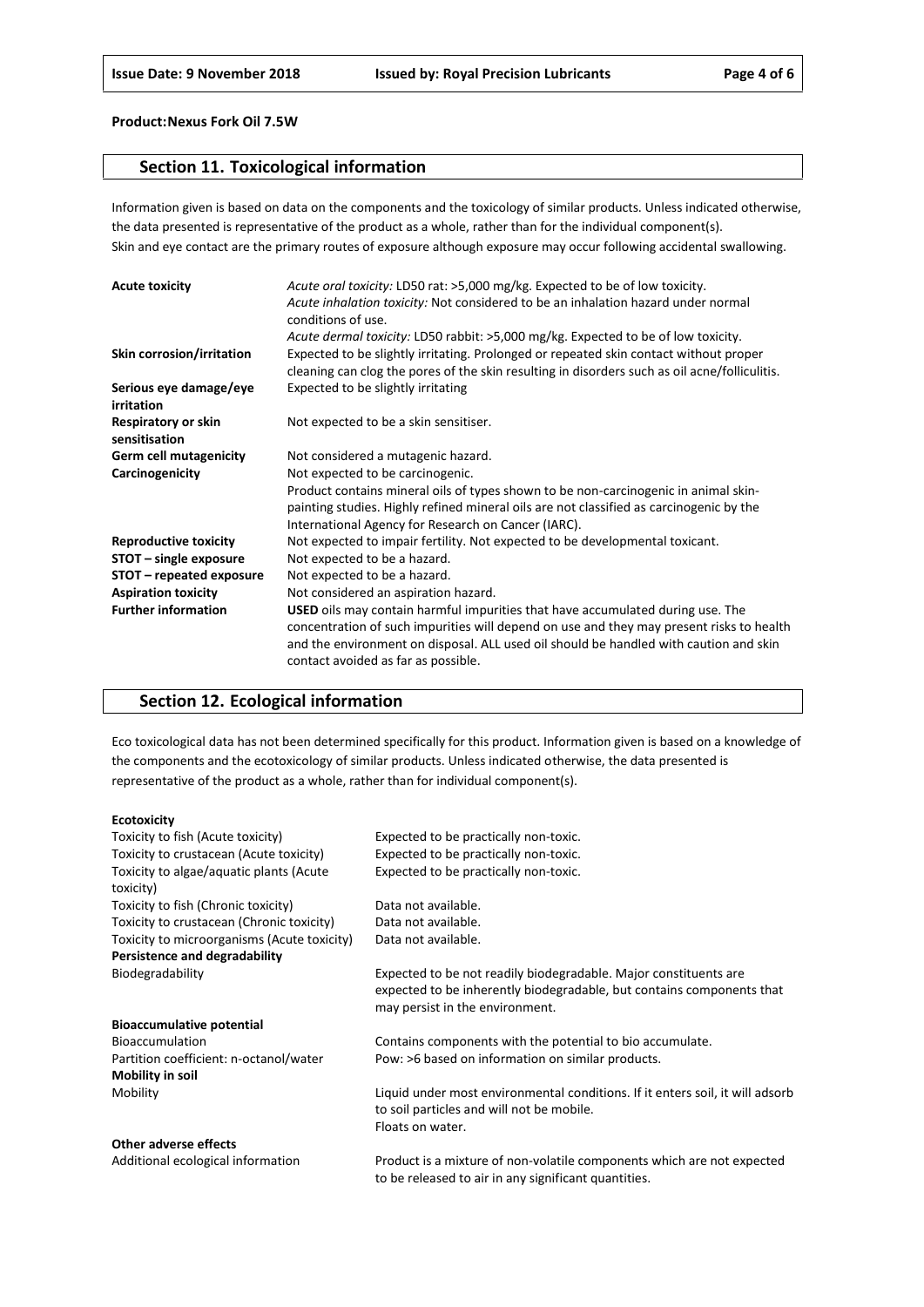Not expected to have ozone depletion potential, photochemical ozone creation potential or global warming potential. Poorly soluble mixture. May cause physical fouling of aquatic organisms. Mineral oil is not expected to cause any chronic effects to aquatic organisms at concentrations less than 1 mg/l.

## **Section 13. Disposal considerations**

| <b>Disposal methods</b>                             |                                                                                                                                                                                                                              |
|-----------------------------------------------------|------------------------------------------------------------------------------------------------------------------------------------------------------------------------------------------------------------------------------|
| Waste from residues                                 | Waste product should not be allowed to contaminate soil or ground<br>water or be disposed of into the environment.<br>Disposal should be in accordance with applicable regional, national and<br>local laws and regulations. |
| Contaminated packaging                              | Dispose in accordance with prevailing regulations, preferably to a<br>recognised collector or contractor. The competence of the collector or<br>contractor should be established beforehand.                                 |
| Special precautions for landfill or<br>incineration | No additional special precautions identified.                                                                                                                                                                                |

## **Section 14. Transport Information**

| <b>National Regulations</b>      |                                    |
|----------------------------------|------------------------------------|
| ADG                              | Not regulated as a dangerous good. |
| <b>International Regulations</b> |                                    |
| IATA-DGR                         | Not regulated as a dangerous good. |
| IMDG-DGR                         | Not regulated as a dangerous good. |

## **Section 15. Regulatory Information**

**Standard Uniform Schedule of Medicine and Poisons** Not scheduled **Model Work Health and Safety Regulations – Scheduled Substances** Not listed **Australian Code for the Transport of Dangerous Goods by Road and Rail (ADG Code)** Not regulated

## **Section 16. Other Information**

Date of Issue Friday, 9 November 2018

| <b>Abbreviations</b> | ADG = Australian Dangerous Goods                                                         |
|----------------------|------------------------------------------------------------------------------------------|
|                      | GHS = Globally Harmonised System of Classification and Labelling of chemicals            |
|                      | IATA = International Air Transport Association                                           |
|                      | IBC = Intermediate Bulk container                                                        |
|                      | <b>IMDG</b> = International Maritime Dangerous Goods                                     |
|                      | STEL = Short term exposure limit                                                         |
|                      | TWA = time weighted average                                                              |
|                      | Varies = may contain one or more of the following 101316-69-2, 101316-70-5, 101316-71-6, |
|                      | 101316-72-7, 64741-88-4, 64741-89-5, 64741-95-3, 64741-96-4, 64741-97-5, 64742-01-4,     |
|                      | 64742-44-5, 64742-45-6, 64742-52-5, 64742-53-6, 64742-54-7, 64742-55-8, 64742-56-9,      |
|                      | 64742-57-0, 64742-58-1, 64742-62-7, 64742-63-8, 64742-64-9, 64742-65-0, 64742-70-7,      |
|                      | 72623-85-9, 72623-86-0, 72623-87-1, 74869-22-0, 90669-74-2                               |

#### **Other Information**

The information contained in this SDS is as accurate as we can ascertain at this time. However, as the information is gleaned from a number of third party sources, Royal Precision Lubricants can make no warranty, guarantee or statement as to the reliability or completeness of the information. Royal Precision Lubricants will not accept liability of any damages whatsoever arising from the reliance